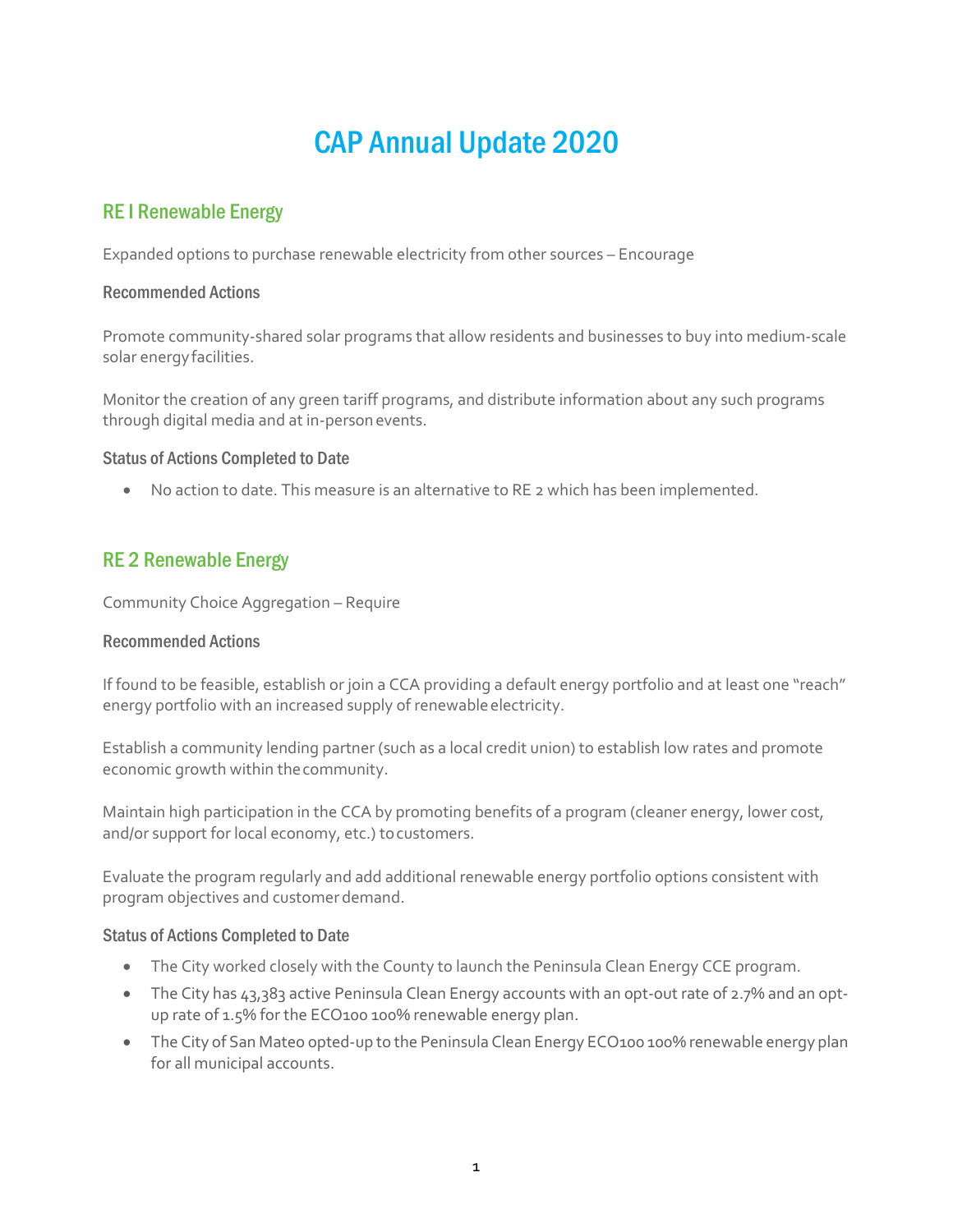# RE 3 Renewable Energy

Renewable energy systems for new residences – Require

### Recommended Actions

Provide educational materials to developers about existing federal, State, and regional programs that support and/or subsidize small-scale or distributed-generation renewable energy systems for local use.

Develop incentives for developers who install renewable energy systems on their developments, including solar photovoltaics and solar water heating. An incentive program could include reduced or waived fees, rebates, or low/no interest loans, among other mechanisms. The City should explore a revolving loan program or dedicated funding source(s) for the incentives. Funding sources could include the City and/or a combination of public and private resources, such as rebates, grants, and loans. Incentive programs should apply to solar photovoltaics and solar water heating though other feasible options could be supported.

Partner with PG&E, San Mateo Energy Watch, a CCA, or others to provide rebates and energy buy- back programs for on-site renewable electricity systems.

Reduce or eliminate existing solar permit fees.

Require new houses and multi-family developments to be solar ready as defined by the California Building Standards Code, to support the installation of a rooftop solar energy array at a later date.

Revise the San Mateo urban design guidelines to allow for nontraditional building design elements if necessary to support on-site renewable energy systems.

# Status of Actions Completed to Date

- City Council approved a local amendment to the 2016 California Energy Code for mandatory minimum size solar photovoltaic installation for all single-family, multi-family, and commercial developments in May 2016. This effort required the development of a cost-benefit analysis and approval from the California Energy Commission.
- In 2019, the City Council approved a local amendment to the 2019 California Energy Code to continue to require solar photovoltaic installation in new construction during the 2019 Code Cycle.
- The General Plan Urban Design Element was amended during the CAP adoption process to include language to allow for nontraditional building design elements necessary to support on-site renewable energy systems.
- Peninsula Clean Energy offers a more competitive rate for excess solar power buy-back then PG&E.

# RE 4 Renewable Energy

Renewable energy systems for existing residences – Incentivize

#### Recommended Actions

Provide information to homeowners about existing funding programs for renewable energy systems.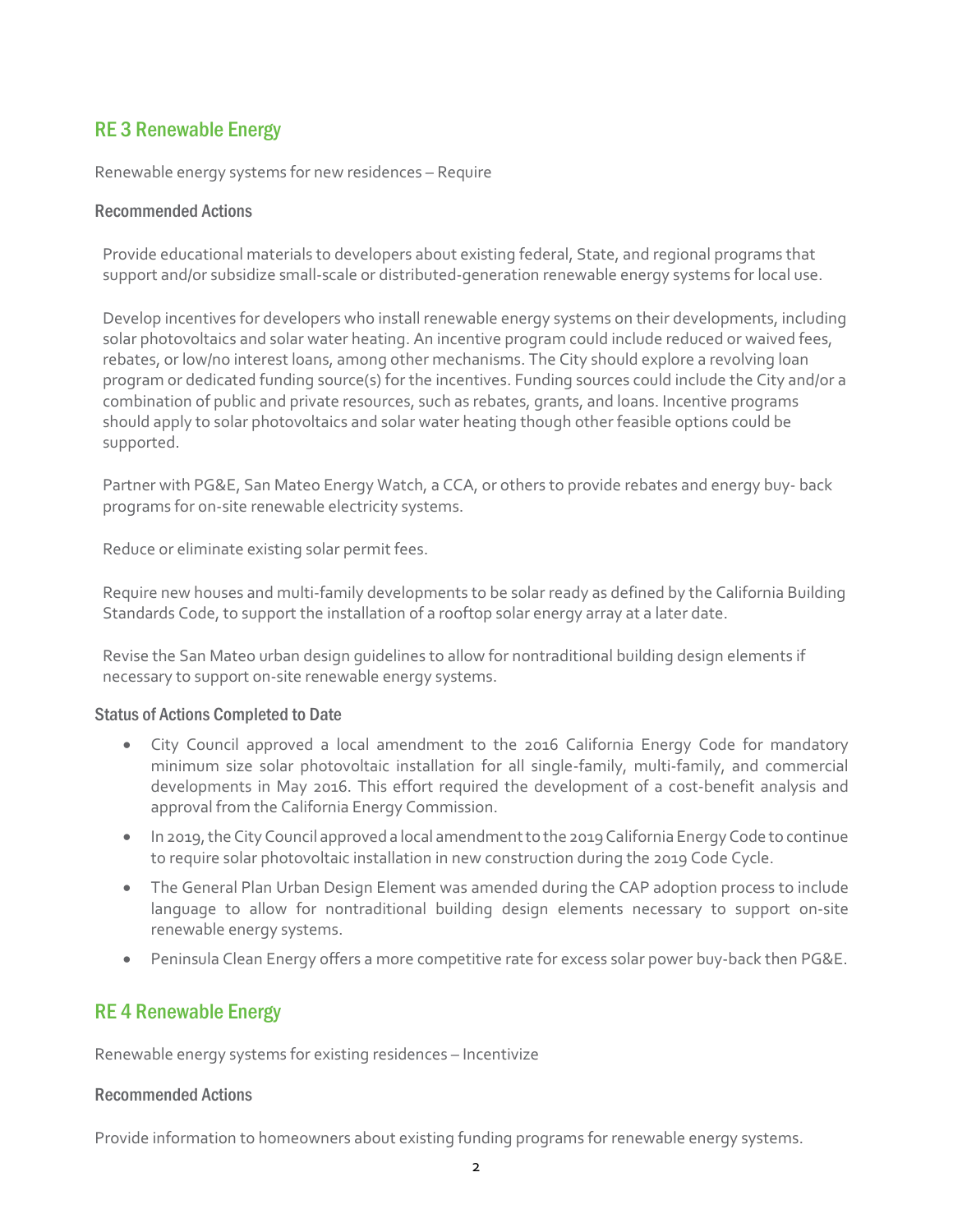Offer incentives for applicants who install renewable energy systems on their homes as feasible, including same-day permit approval and participation in revolving loanprograms.

Promote existing financing programs, such as Property Assessed Clean Energy (PACE) programs, allow homeowners to incrementally pay for renewable energy systems, and explore creating or joining additional programs.

Reduce or eliminate solar permit fees for existing buildings beyond the minimum standards required by Assembly Bill 2188.

### Status of Actions Completed to Date

- The City joined 6 PACE programs including Alliance NRG, California First, HERO, Figtree, Ygrene, and Open PACE to provide financing options to residential properties. Information about the PACE programs is available on the City's website and is also being promoted through local contractors.
- City passed a Small Residential Solar Systems Ordinance to streamline the solar permitting process in August 2015 to be compliant with Assembly Bill 2188.
- The City has created a web page to provide information on going solar to property owners and businesses that includes links to different financing options, including PACE programs and hosts at least one solar information workshop a year.
- The City partnered with the Bay Area SunShares program in 2016, 2017, 2018, and 2019 to promote group discounts on residential solar and zero- emission vehicles. The City has hosted three SunShares workshops. The October 2016 workshop resulted in 39 San Mateo program registrations (25 solar and 14 Zero-Emission Vehicles). The September 2017 workshop resulted in 51 San Mateo program registrations (35 solar and 16 Zero-Emission Vehicles). The October 2018 workshop resulted in 23 registrations (16 solar and 7 Zero-Emission Vehicles). The City hosted a workshop in October 2019 but has not received data about 2019 program registrations.

# RE 5 Renewable Energy

Renewable energy systems for new nonresidential buildings – Require

#### Recommended Actions

Provide educational materials to developers about existing federal, State, and regional programs that support and/or subsidize distributed-generation renewable energysystems.

Promote PACE programs to help guide developers and property owners toward fiscally feasible solutions for on-site renewable energysystems.

Offer direct financial subsidies, participation in a revolving loan program, and other incentives for developers who seek to implement distributed-generation renewable energy systems on new commercial developments.

Reduce or eliminate existing solar permit fees beyond the minimum standards required by Assembly Bill 2188.

Provide rebates for on-site renewable energy systems.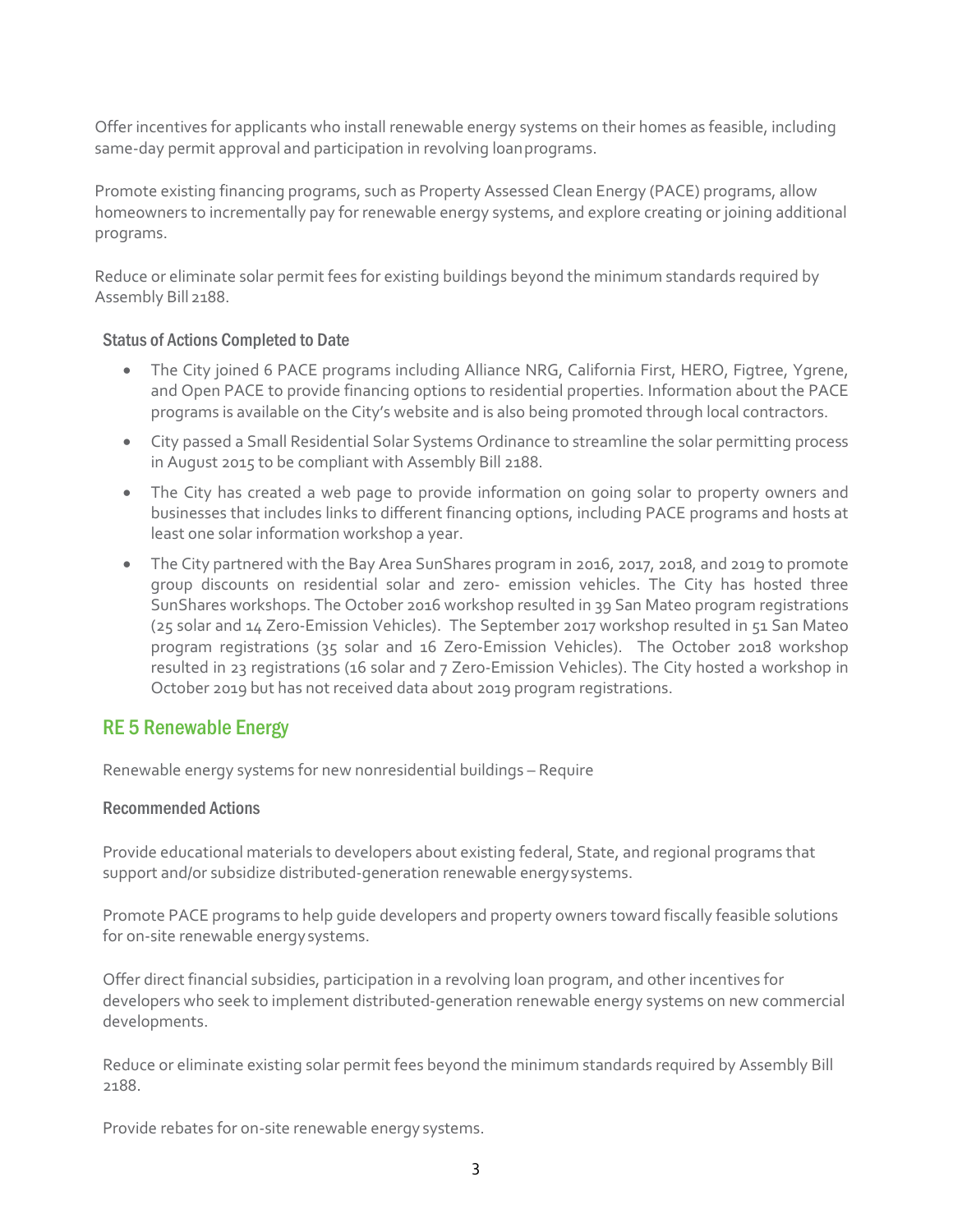Require new nonresidential buildings to be solar ready as defined by the California Building Standards Code, to support the installation of a rooftop solar energy array at a later date.

#### Status of Actions Completed to Date

- City Council approved a local amendment to the 2016 California Energy Code for mandatory minimum size solar photovoltaic installation for all single-family, multi-family, and commercial developments in May 2016. This effort required the development of a cost-benefit analysis and approval from the California Energy Commission.
- In 2019, the City Council approved a local amendment to the 2019 California Energy Code to continue to require solar photovoltaic installation in new development during the 2019 Code Cycle.

# RE 6 Renewable Energy

Renewable energy systems for existing nonresidential buildings – Incentivize

### Recommended Actions

Provide information about funding sources and technical aspects of renewable energy systems to property owners, property managers, and tenants.

Promote PACE programs to help building owners and tenants identify fiscally feasible solutions for renewable energy systems.

Provide funding through a revolving loan program, same-day permit approval, and other incentives for property owners who seek to implement distributed-generation renewable energy systems on existing commercial developments.

Reduce or eliminate existing solar permit fees beyond the minimum standards required by Assembly Bill 2188.

Develop a local rebate program for on-site renewable energy systems.

#### Status of Actions Completed to Date

- The City joined 6 PACE programs including Alliance NRG, California First, HERO, Figtree, Ygrene, and Open PACE to provide financing options to commercial properties.
- The City has created a web page to provide information on going solar to property owners and businesses that includes links to different financing options, including PACE programs.

# RE 7 Renewable Energy

Advanced and emerging renewable energy systems – Encourage

# Recommended Actions

Educate developers about newly available renewable energy technologies and support efforts to use these technologies indevelopments.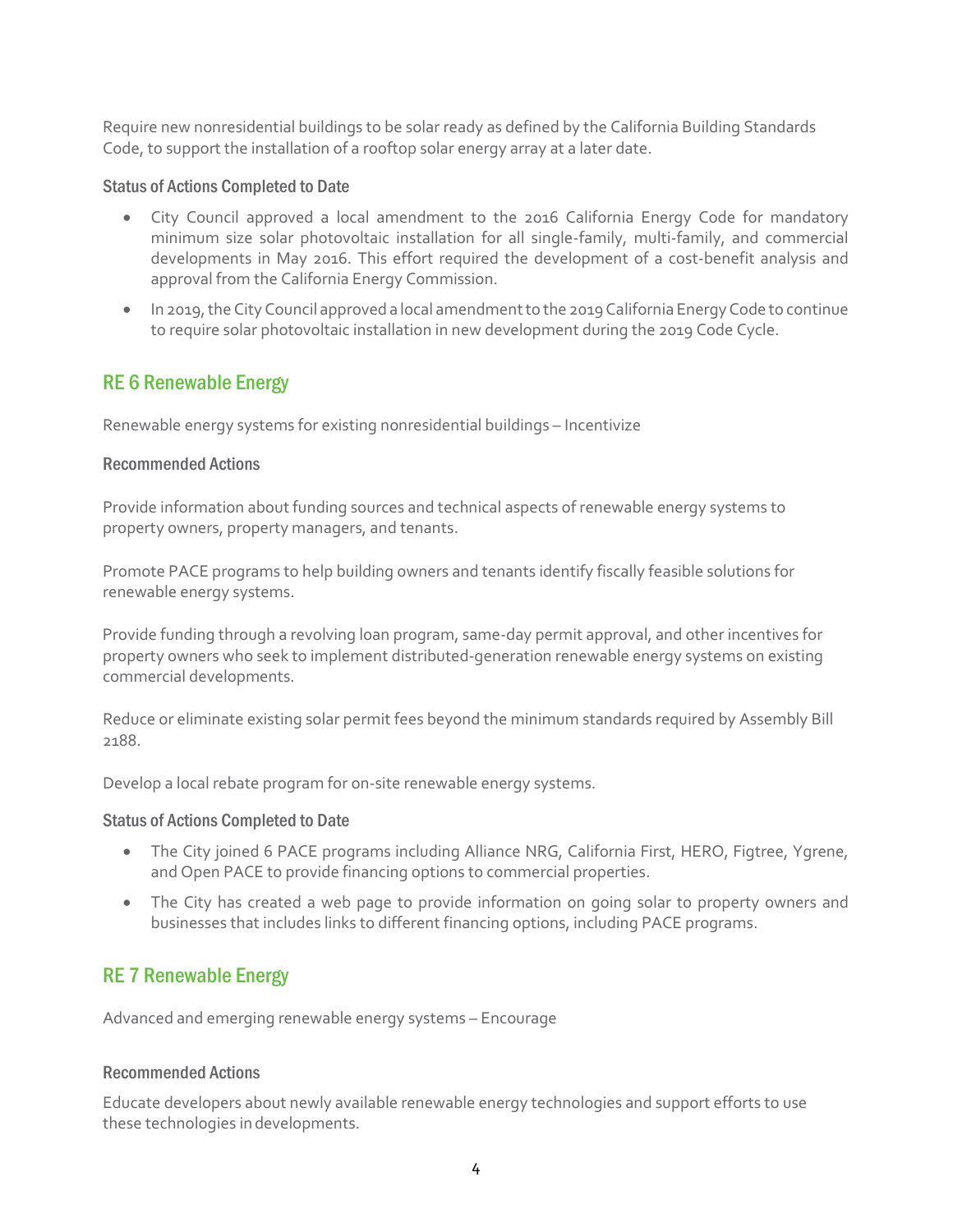Proactively create permitting procedures for emerging renewable energytechnologies.

Identify opportunities to use newly available renewable energy technologies in City facilities as a demonstration project.

Work with regional partners to support companies developing new renewable energytechnologies.

Promote efforts by San Mateo education and research institutions to develop and market renewable energy technologies.

### Status of Actions Completed to Date

• No action to date.

# EE 1 Energy Efficiency and Conservation

Residential energy efficiency owner-occupied retrofits – Encourage

### Recommended Actions

Educate homeowners, property managers, and real estate agents about the benefits of residential energy retrofits, the availability of financing options, and how toparticipate.

Provide energy retrofit information to project applicants seeking permits for renovation or expansion work on existing houses.

Host residential energy outreach events such as evening workshops and local learn-at-lunch sessions, provide energy retrofit information at community events, and distribute information on residential energy retrofit online and in public buildings.

Publicize the available options and financial benefits of PACE programs.

#### Status of Actions Completed to Date

- The City hosted 7 public workshops in partnership with the BayREN Energy Upgrade program that included 5 for homeowners. As a result of these efforts, energy efficiency upgrades were completed and rebates paid out to 105 single-family properties. Through the Home Energy Advisor Service, 214 homeowners and contractors have been served.
- City joined 6 PACE programs including Alliance NRG, California First, HERO, Figtree, Ygrene, and Open PACE to provide financing options to homeowners. Information about the PACE programs is available on the City's website and is also being promoted through local contractors.

# EE 2 Energy Efficiency and Conservation

Residential energy efficiency renter-occupied retrofits – Incentivize

#### **Recommended Actions**

Educate property owners about available financing mechanisms to improve energy efficiency in rental units, such as shared savings programs.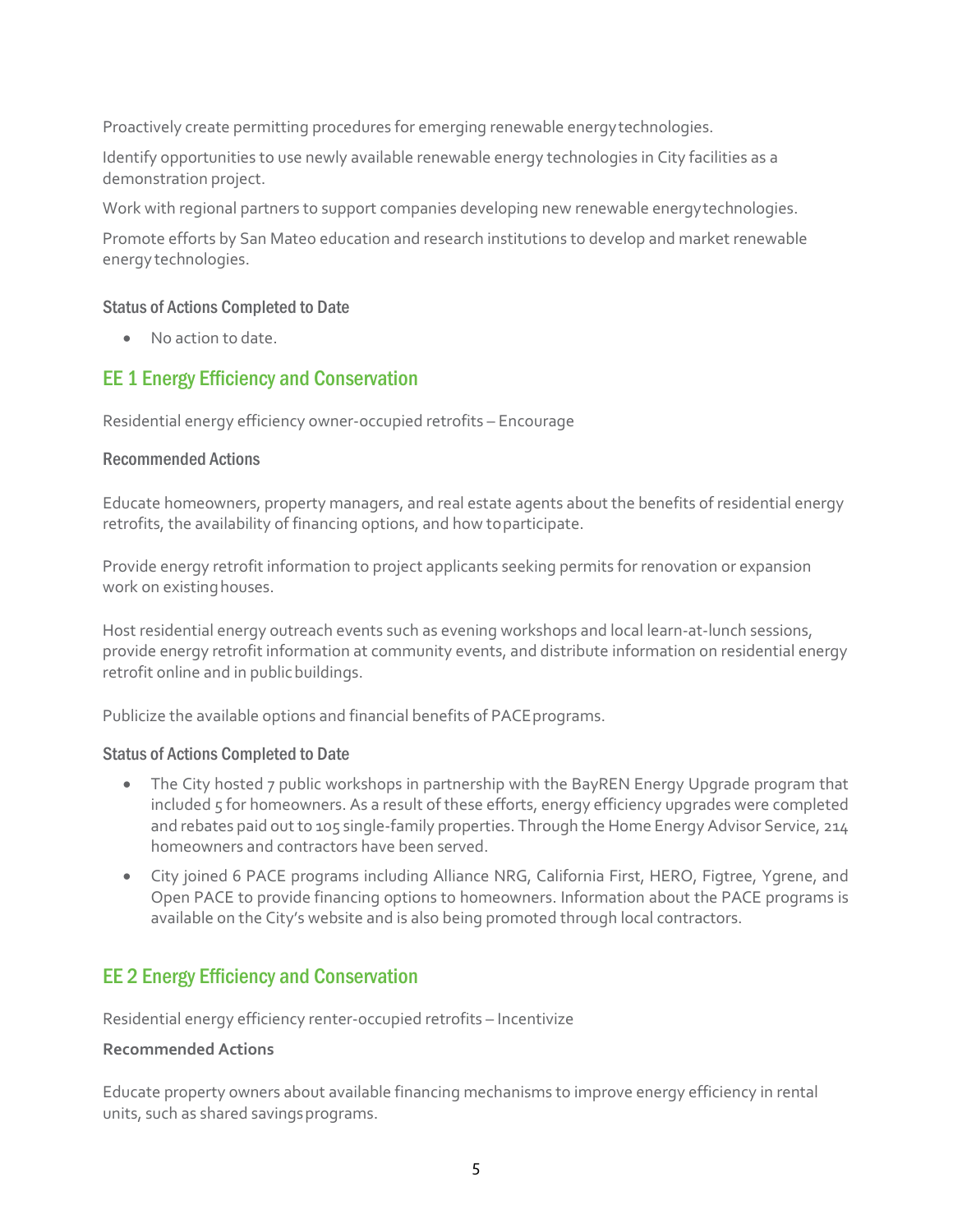Support efforts by property owners to make improvements to rental units through PACE programs.

Encourage property owners to participate in energy benchmarkingefforts.

Work with tenant groups and property management companies to identify actions tenants can take within the bounds of their lease to improve energyefficiency.

Offer low- or no-cost energy audits to property owners who agree to disclose a unit's energy efficiency results to tenants.

Provide incentives such as direct subsidies, participation in revolving loan programs, and expedited permitting to property owners who make energy efficiency improvements to their units beyond any minimum actions required by the adopted energycode.

#### Status of Actions Completed to Date

- The City hosted 2 energy efficiency workshops for multifamily property owners and sent out letters to 361 MF property owners in partnership with the BAYREN Energy Upgrade program. As a result of these efforts, energy efficiency upgrades were completed and \$498,000 in rebates paid out to 9 multifamily properties (totaling 664 units).
- The City provided supplemental funding to El Concilio, a local non-profit, to target energy efficiency upgrades for low-income households through the Energy Savings Assistance Program. They hired Energy Specialist Ambassadors to go door to door canvassing for the program in both English and Spanish. A total of 58 units in 2015, 308 units in 2016, 140 units in 2017, 68 units in 2018, and 98 units in 2019 were reached through the program. These households had energy and water audits and benefitted from direct install measures of water, lighting, and other low-cost energy efficiency measures.

# EE 3 Energy Efficiency and Conservation

Nonresidential energy efficiency retrofits – Incentivize

# Recommended Actions

Educate property owners and tenants about retrofit programs and financingoptions.

Work with nonresidential property owners to offer green leases for tenants, allowing tenants to specify energy efficiency improvements to the space or to help finance energy efficiency retrofits in exchange for reduced occupancy fees.

Publicize the available options and financial benefits of PACE programs.

Support participation in demand-response programs.

Offer low-cost energy audits for business or office parks, including identification of most cost- efficient savings for weatherization or appliance upgrades.

Offer reduced-fee and/or expedited permitting to project applicants including energy retrofit measures in an addition or expansion (as defined in San Mateo Municipal Code Section 23.06.012) of existing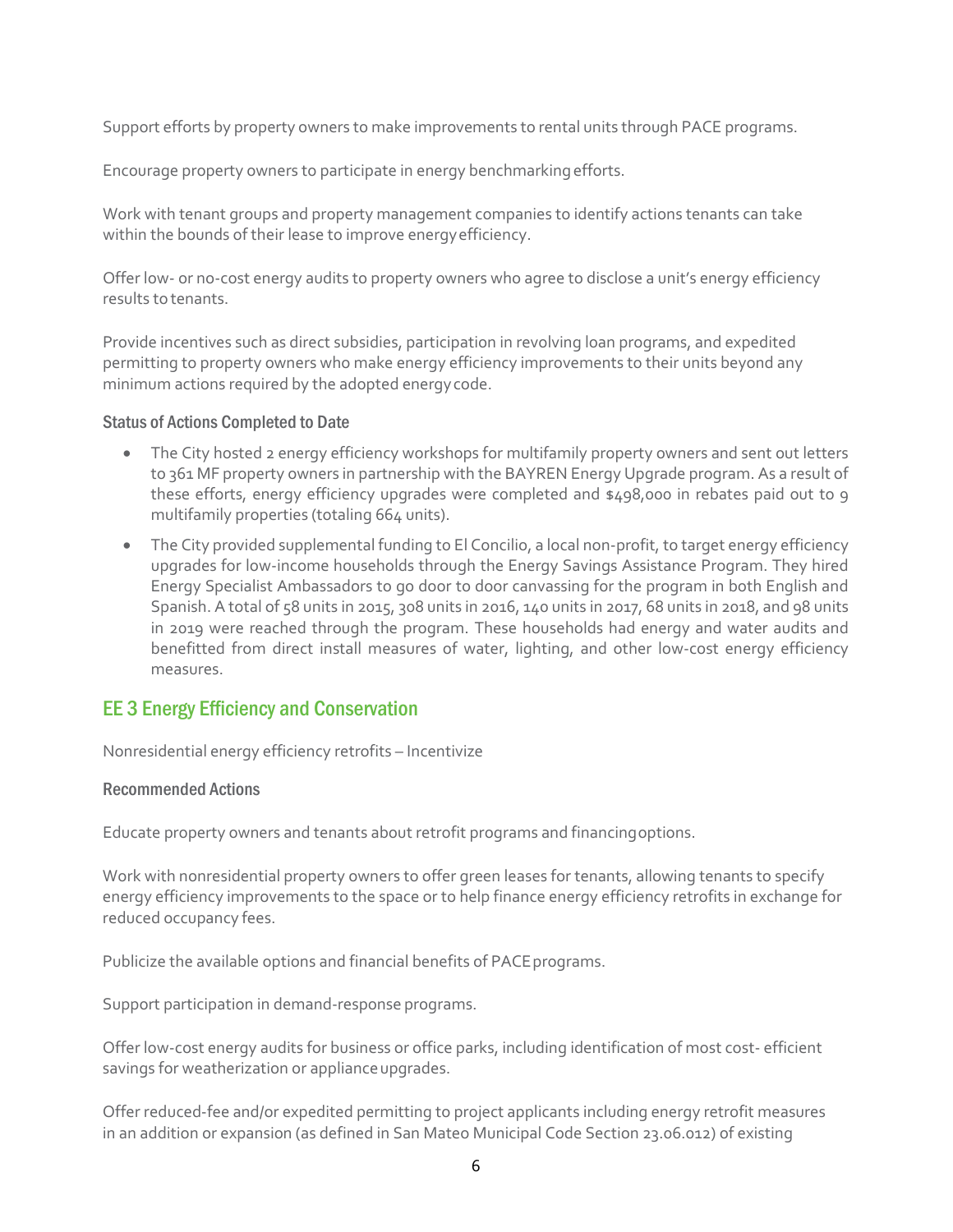commercial buildings beyond any minimum actions required by the adopted energy code.

# Status of Actions Completed to Date

- The City worked closely with the San Mateo Energy Watch to promote the Energy Efficiency Retrofit program for small businesses. The City sent out letters to over 400 target businesses, had volunteers canvassing commercial districts, and made presentations to business district groups. Since 2015, a total of 68 businesses participated in the program and completed retrofits with an estimated savings of 2,292,794 kWh. PG&E continues to work with businesses on energy efficiency but did not have compiled data to report to the City.
- City Council approved a local amendment to the 2016 California Energy Code for mandatory cool roof installation on all new multi-family and new commercial developments with low-sloped roofs.
- The City is publicizing the availability of the Energy Efficiency Retrofit and PACE financing through our website.
- The City participates in the County's Green Business Certification program for small and medium sized businesses. The program verifies that businesses meet higher standards of environmental performance and take actions to conserve resources, prevent pollution, and minimize waste. There are currently 19 certified businesses in SanMateo.

# EE 4 Energy Efficiency and Conservation

Energy efficiency at healthcare centers – Incentivize

# Recommended Actions

Work with building owners of medical, healthcare, and hospital uses to promote cost-effective energy efficiency retrofits through associated financial savings, opportunities to improve patient care, and public image enhancement.

Collaborate with PG&E and community partners to identify packages of cost-effective energy efficiency retrofits that can be easily applied to different healthcare facilities.

Educate large healthcare facilities about the availability of energy savings performance contracts as a means to identify and facilitate financingopportunities.

Share information about available energy efficiency retrofit financing opportunities, including PACE efforts.

Promote a "staged" energy retrofit system as a way to maximize energy and cost savings.

Provide low or no-cost energy audits to healthcarefacilities.

Establish a revolving loan fund for healthcare energy efficiencyprograms.

Offer reduced-fee and/or expedited building permits as feasible to healthcare facilities conducting energy retrofit programs as part of a renovation or expansion of existing buildings beyond any minimum actions required by the adopted energycode.

# Status of Actions Completed to Date

• No action to date.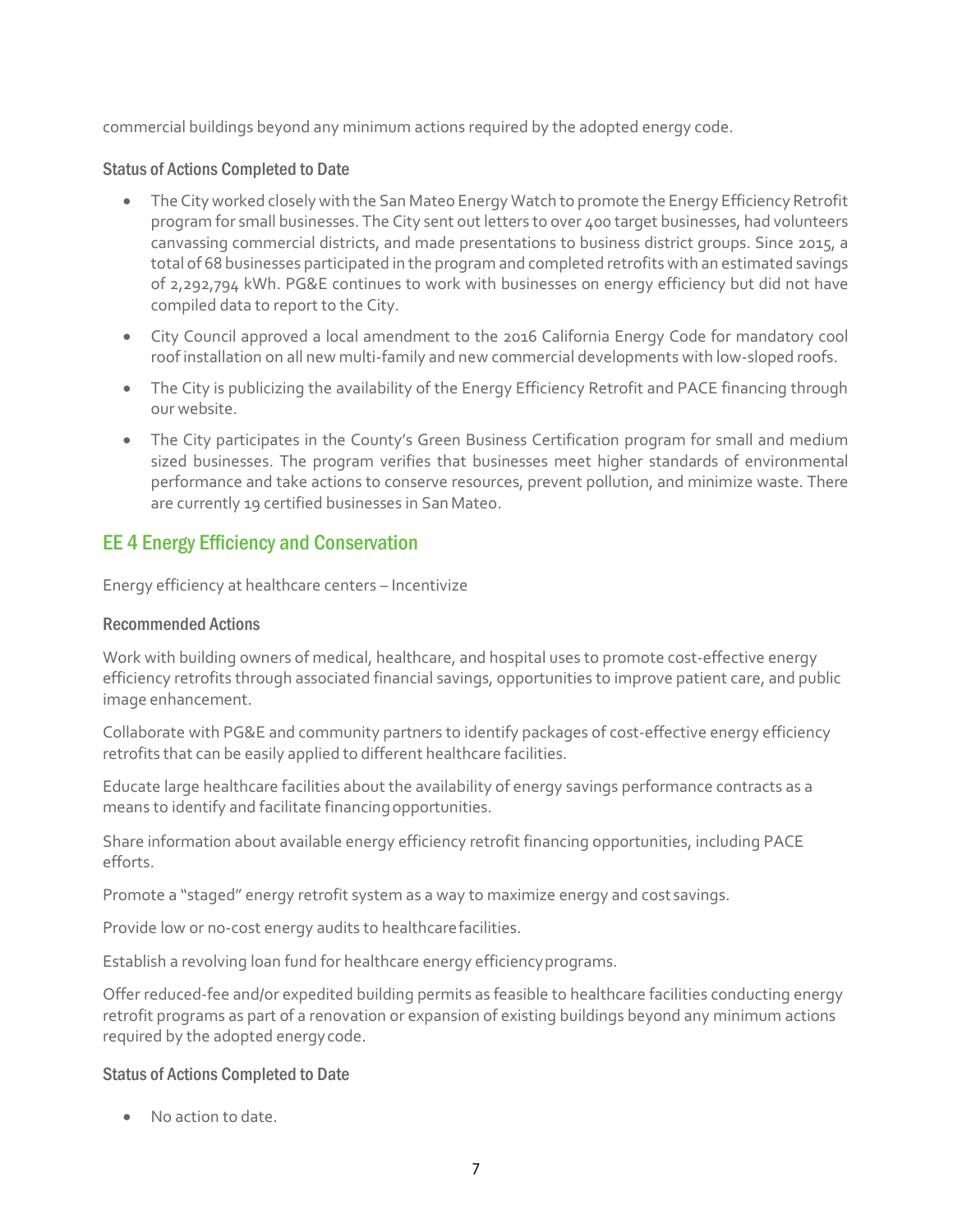# EE 5 Energy Efficiency and Conservation

Residential energy education and low-cost retrofits – Encourage

### Recommended Actions

Conduct outreach to homeowners, renters, real estate agents, and property managers about low- cost retrofits and energy-efficient behaviors.

### Status of Actions Completed to Date

- The City participated in the Cool California Challenge which was an energy efficiency competition focused on low-cost home retrofits and individual actions. The volunteers for the program tabled at over 10 community events throughout the competition and enrolled 230 residents in the challenge. The City placed 5th out of the 22 participating cities.
- The City provided supplemental funding to El Concilio, a local non-profit, to target energy efficiency upgrades for low-income households through the Energy Savings Assistance Program. They hired Energy Specialist Ambassadors to go door to door canvassing for the program in both English and Spanish. A total of 58 units in 2015, 308 units in 2016, 140 units in 2017, 68 units in 2018, and 98 units 2019 were reached through the program. These households had energy and water audits and benefitted from direct install measures of water, lighting, and other low-cost energy efficiency measures.
- Staff collaborated with the County on providing Home Energy and Water Saving Toolkits at the library. The "Check It Out" kits are stocked with energy and water conservation supplies, measuring devices, and step-by-step instructions. Toolkit users may keep some of the supplies including compact fluorescent light bulbs, faucet aerators, weather stripping and a low-flow showerhead. Libraries within the City loaned out 44 Energy Water Savings Toolkits in 2017, 24 Toolkits in 2018, and 20 Toolkits in 2019.
- The City worked closely with HomeIntel, a PG&E sponsored program that provides no cost energy audits. Since October 2017, 110 residents have registered for the energy audit.

# EE 6 Energy Efficiency and Conservation

Nonresidential energy education and low-cost retrofits – Encourage

#### Recommended Actions

Conduct outreach to businesses and nonresidential building owners about low-cost retrofits and energyefficient behaviors.

Provide information about local, regional, and green business certification opportunities at time of business license issuance orrenewal.

Modify the City's business license form to allow identification of green businesses to track participation and to identify potential private partners for future GHG reductions.

# Status of Actions Completed to Date

• The City participates in the County's Green Business Certification program for small and medium sized businesses. The program verifies that businesses meet higher standards of environmental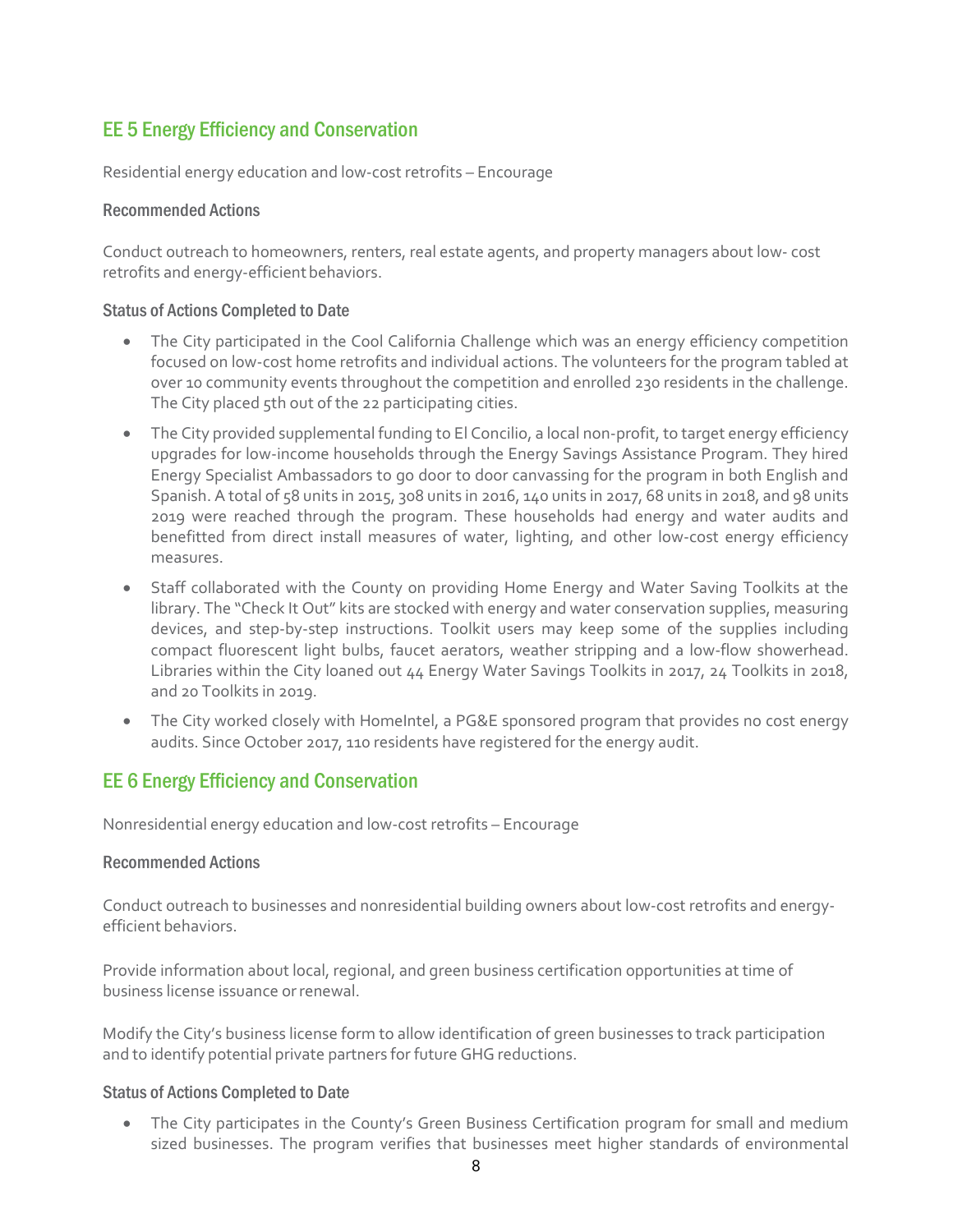performance and take actions to conserve resources, prevent pollution, and minimize waste. There are currently 19 certified businesses in San Mateo.

• The City worked closely with the San Mateo Energy Watch to promote the Energy Efficiency Retrofit program for small businesses. The City sent out letters to over 400 target businesses, had volunteers canvassing commercial districts, created a webpage and made presentations to business district groups. Since 2015, a total of 68 businesses participated in the program and completed retrofits with an estimated savings of 2,292,794 kWh. PG&E continues to work with businesses on energy efficiency but did not have compiled data to report to the City.

# ME 1 Municipal Energy Efficiency and Conservation

Energy efficiency for new City buildings – Incentivize

### Recommended Actions

Seek grant funding or low- or no-interest loans to implement energy saving efforts and renewable energy systems at City facilities at time of construction or substantial renovation.

### Status of Actions Completed to Date

- The City is studying energy efficiency and renewable energy installations for the new Wastewater Treatment Plant facilities as part of the Clean WaterProgram.
- Fire Station 25 will include installation of solar PV that will exceed the minimum required by the City's local amendment. The Fire Station 25 design aims to meet LEED Silver standards but will not undergo the certification process due to the additional costs of certification.

# ME 2 Municipal Energy Efficiency and Conservation

Energy efficiency at existing City buildings – Incentivize

#### Recommended Actions

Develop an energy conservation education campaign for Citystaff.

Identify sources of funding for energy efficiencyretrofits.

- The City entered into a contract with PG&E for the Sustainable Solutions Turnkey program for energy efficiency retrofits at City facilities. The \$3.2 million project includes upgrades to most all City facilities including, City Hall, Corp Yard, libraries, Police Department, fire stations, Downtown parking garages, and recreation facilities. Energy efficiency improvements include interior and exterior lighting upgrades, replacement of heating and cooling systems, and implementation of integrated control strategies. Work began in August 2018.
- The City was awarded grant funds of \$50,000 in 2018 from San Mateo County Energy Watch (SMCEW) Call for Projects to fund small building lighting upgrades. Lighting upgrades were completed at 15 park facilities including small restrooms and storage sheds.
- City has converted 80% of our streetlights converted to LED bulbs for a total of 5,629.
- The City worked closely with San Mateo County Energy Watch on municipal retrofits that included free energy audits, energy efficiency, retrofits, rebates and incentives. Since 2014, there have been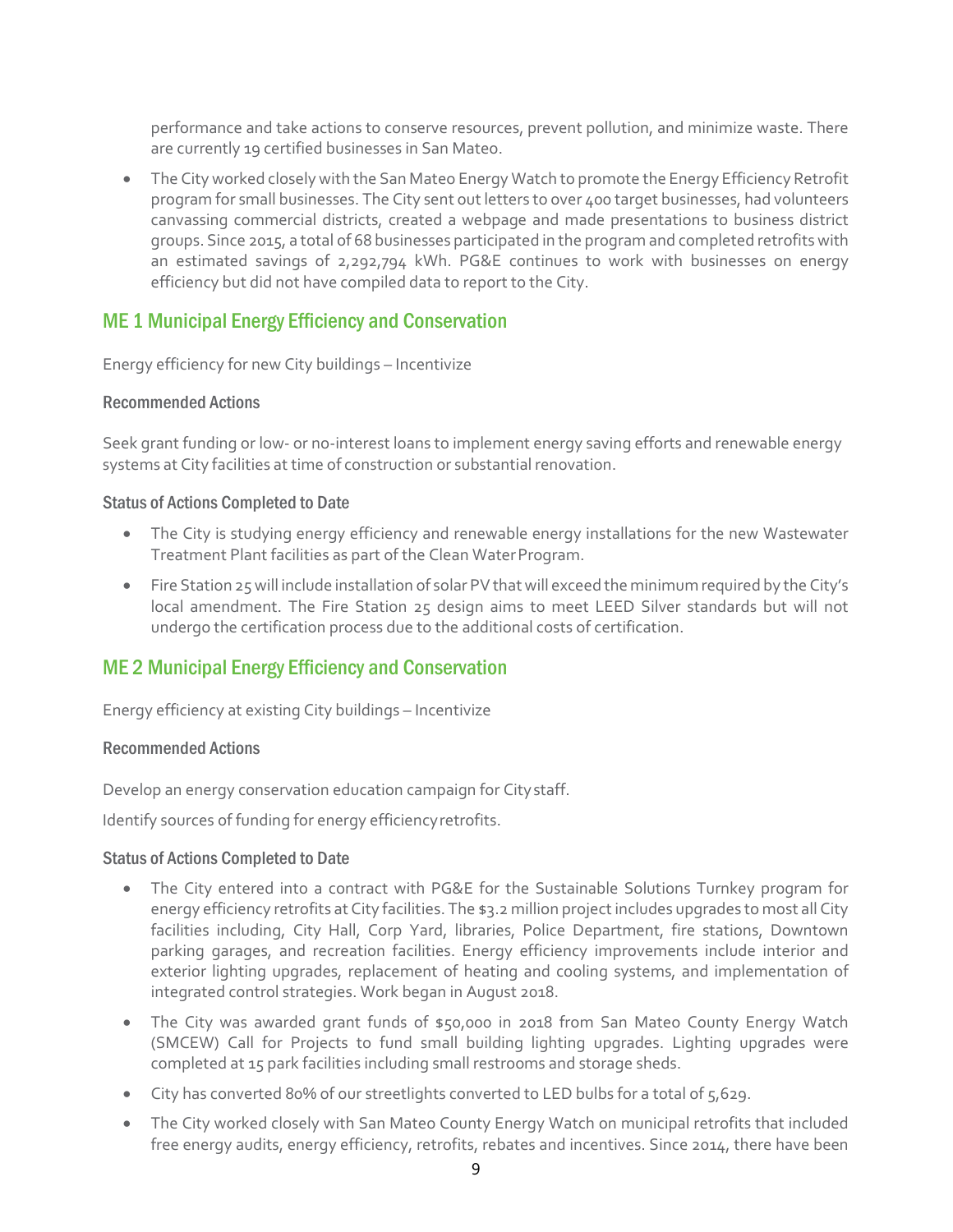3 municipal retrofit projects with a total savings of 650,325 kWh.

# AF 1 Alternative Fuels

Public EV charging stations – Require

### Recommended Actions

Install public EV charging stations in desirable, high-volume, and prominent locations (e.g., near the entrance to a downtown parking garage).

### Status of Actions Completed to Date

- In June 2018, the City installed six Level 2 charging ports at the Municipal Corporation Yard.
- The Library received a new fully electric outreach van that will support enhance community's access to Library programs.
- The City has eight Level 2 Charging ports at City-owned garages and facilities including the Central Garage, Main Library, and City Hall. During 2019, these EV chargers were used a combined average of 800 times per month.
- The City entered into an agreement with NRG EVgo to install two DC Fast Chargers and two Level 2 Chargers at the Transit Center Garage. During 2019, the DC Fast Chargers at this location are hosting an average of 725 charging sessions per month.

# AF 2 Alternative Fuels

Increased EV adoption – Require

#### Recommended Actions

Provide information about the benefits of EVs and PHEVs through the City's electronic media systems and at public events, including creating opportunities for public EV/PHEV testdrives.

Conduct educational outreach to homeowners, commercial property owners, and developers about the benefits of EV charging stations.

Identify and distribute resources to assist community members seeking to install an EV charging station on their properties.

Amend the San Mateo Zoning Code to allow EV chargers to encroach into the required parking stall area.

Decrease permit fees and/or offer expedited permitting for EV chargingstations.

Create an additional rebate, potentially in conjunction with regional communities, for property owners who install EV charging stations.

Purchase EVs or PHEVs as replacements for gasoline-powered vehicles or conventional hybrids in the City fleet that are not converted to CNG-powered vehicles, as available and cost-effective.

Require that new projects of at least six multi-family residential units and/or 10,000 square feet of nonresidential square footage, if off-street parking is provided, include a number of EV charging stations with designated parking spaces capable of meeting the California Green Building Code Voluntary Standards at time of new construction or addition or alteration as defined in San Mateo Municipal Code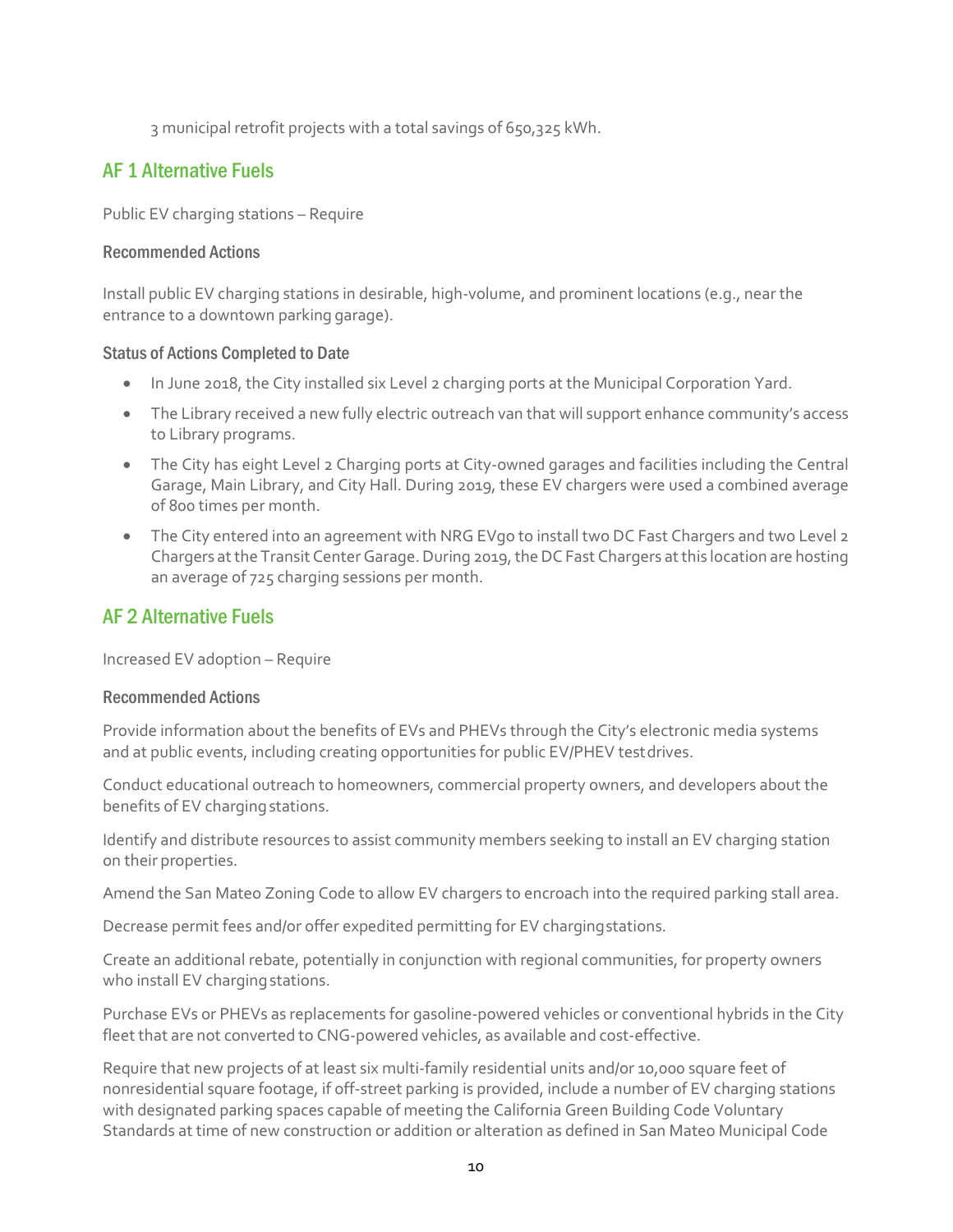# Section 23.06.012.

Require all new single-family houses and multi-family units with private attached garages or carports to be pre-wired for an EV charging station inside the garage orcarport.

### Status of Actions Completed to Date

- The City hosted four Electric Vehicle Expos in 2015, 2016, 2017, and 2018 as part of National Drive Electric Week. The 2015 event attracted over 400 participants and a total of 135 test drives of electric vehicles were completed as part of the event. The 2016 event had over 350 participants and a total of 78 test drives. The 2017 event had over 400 participants and a total of 120 test drives. The 2018 event had 200 participants and 42 test drives.
- In November 2016, City Council approved a local amendment to the 2016 California Green Building Code requiring a higher number of electric vehicle ready (EV ready) parking spaces than what is required by the State for new multi-family and commercial construction projects.
- In October 2019, City Council approved a local amendment to the 2019 California Green Building Code requiring a higher number of electric vehicle ready parking spaces than what is required by the State for new multi-family and commercial construction projects. The local amendment also requires that new commercial construction projects install electric vehicle supply equipment.
- The City passed an ordinance in October 2017 to be compliant with Assembly Bill 1226 that amended Title 23 of the San Mateo Municipal Code and creates an expedited and streamlined permitting process for electric vehicle charging stations.

# AT 1 Alternative Transportation

Public shuttles – Encourage

#### Recommended Actions

Conduct an outreach campaign to San Mateo residents and employees about available shuttle and vanpool options to support increased ridership.

Work with riders and shuttle providers to identify potential improvements to service schedules and route coverage, including possible expansion of routes to locations outside of San Mateo/Foster City.

- Through a grant from MTC, the City has created the Connect San Mateo website that provides detailed information on shuttles and other alternative transportation modes in San Mateo. The website went live in April 2016 and the marketing campaign ran from late May 2016 to October 2016.
- The City applied for and received a grant to pilot a new shuttle service that is on-demand during off peak hours to provide better access to the downtown from residential areas that are underserved by transit. The San Mateo Connect Shuttle piloted services August 2017 through August 2018. Service was discontinued due to the low ridership during the pilot period and the reduction in sponsorship availability for the next cycle.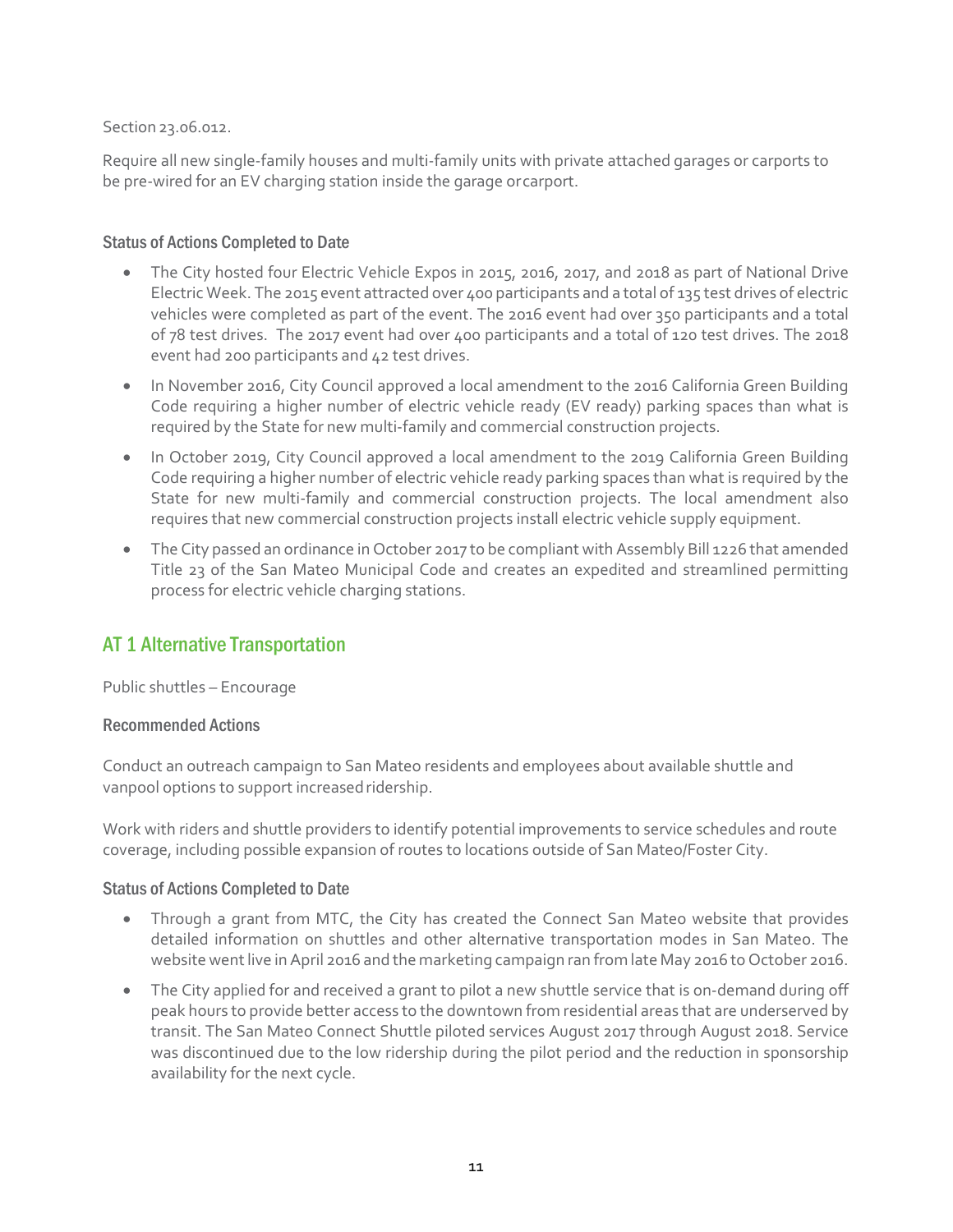# AT 2 Alternative Transportation

Transportation Demand Management (TDM) – Require

### Recommended Actions

Educate developers working on projects in San Mateo about ways to reduce vehicle miles traveled and the resultant benefits.

Publicize developments and businesses with successful TDM programs.

Work with regional partners to fund successful TDM strategies for existing developments that can be implemented with little or no cost to property owners (e.g., City-subsidized transit passes).

Require new developments of at least six multi-family units and/or 10,000 square feet of nonresidential space to implement a suite of TDM strategies to comply with the appropriate trip reduction target identified in applicable area plans and the future San Mateo Citywide TDM Plan (currently under development).

Require developments of at least 20 multi-family units and/or 50,000 square feet of nonresidential space undergoing additions or alterations (as defined in San Mateo Municipal Code Section 23.06.012) to implement TDM strategies consistent with the targets in relevant area plans and the future San Mateo Citywide TDM Plan.

# Status of Actions Completed to Date

- The City is actively working to implement the TDM program in the Rail Corridor area of the City.
- The City has been collecting funds from recent downtown developments with the intention of establishing a Downtown TDM program in the future.
- The City piloted a carpool program with Scoop Technologies to subsidize the cost of trips in and out of San Mateo. The program ran from October 2016 to February 2017 with 2,400 participants, matched 15,000 carpooler trips and reduced vehicle trips by 9,000. C/CAG piloted a similar program August 2017 through June 2018, offering financial incentives through Scoop. During C/CAG's program, there were 51,728 trips reduced.

# AT 3 Alternative Transportation

Expand car share program – Incentivize

#### Recommended Actions

Conduct an outreach campaign intended to increase use of car share vehicles.

Discuss including dedicated car share parking spaces in applications for new construction and additions/alterations of multi-family or nonresidential developments that include off-street parking.

Seek funding and coordinate with car share operators to offer reduced-cost car share trial memberships for San Mateo residents.

Provide streamlined permitting for development projects allowing car share vehicles to be parked in required on-site visitor parking spaces.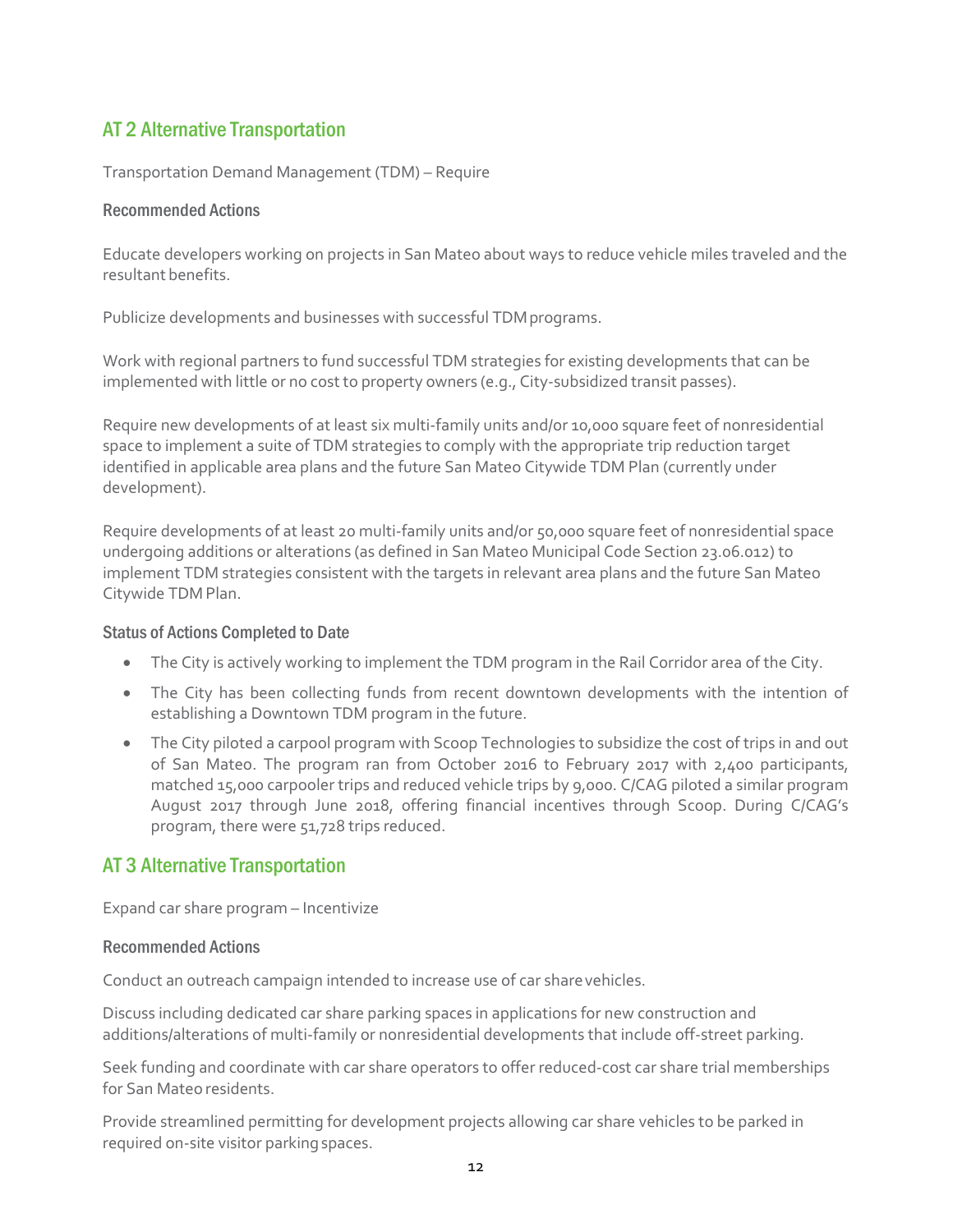# Status of Actions Completed to Date

- The City received a grant from MTC in 2015 to expand car sharing across the City. Since receiving the grant, the City issued an RFP for a car sharing provider. Zipcar has operated at seven locations in San Mateo, three of those locations are currently active.
- The car share grant from MTC funded the Connect San Mateo website and marketing campaign that provides detailed information on all the available alternative transportation modes in San Mateo. The website went live in April 2016 and the marketing campaign ran from late May 2016 to October 2016.
- City policy allows new developments to locate car share vehicles in the on-site visitor parking spaces.

# AT 4 Alternative Transportation

Increase bicycle mode share – Incentivize

### Recommended Actions

Host bicycle safety and awareness efforts for bicyclists, pedestrians, anddrivers.

Work to expand bike-to-school commutes through the Safe Routes to Schoolprogram.

Work with the Metropolitan Transportation Commission and other regional partners to expand Bay Area Bike Share stations at destinations as identified in the San Mateo Bike Share Feasibility Study, and explore opportunities to reduce Bay Area Bike Share costs for San Mateo residents and employees. Work with project developers to locate Bike Share stations in publicly accessible areas of new developments.

Install additional bike racks and long-term bike storage lockers at City facilities.

Continue to secure funding for full implementation of the infrastructure improvements identified in the adopted Bicycle Master Plan, including 40 miles of bike paths/lanes and associated pavement markings (green bike lanes, bike boxes, etc.), improved bicycle parking at Caltrain stations and downtown locations, raised pavement markers, and bicycle detection loops at signalized intersections.

- The City developed a Shared Mobility Permit Program that was adopted by City Council in May 2019. To date, the City has not received applications from shared mobility operators.
- The City launched a new dockless bike share system with Lime Bike May 2018 through February 2019. Lime operated 275 manual pedal and electric bikes in the City. There was an average of 7,887 trips per month.
- Since 2015, the City has hosted numerous community-wide bicycle safety and awareness events including Streets Alive, Parks Alive, the Labor Day Family Fun Ride, annual Bike to Work Day Energizer Stations, Bicycle Commuters Workshop, Bay Bike Rides and Safe Routes to Schools (SR2S) educational workshops and presentations on bicycle and pedestrian safety for kids. The City hosted a Citywide Bike Tour as part of the Bicycle Master Plan project.
- The City added 6 miles of Class I bicycle lanes, 18 miles of Class II lanes, and 20 miles of Class III signage and marking since the initial Bicycle Master Plan was adopted in 2011.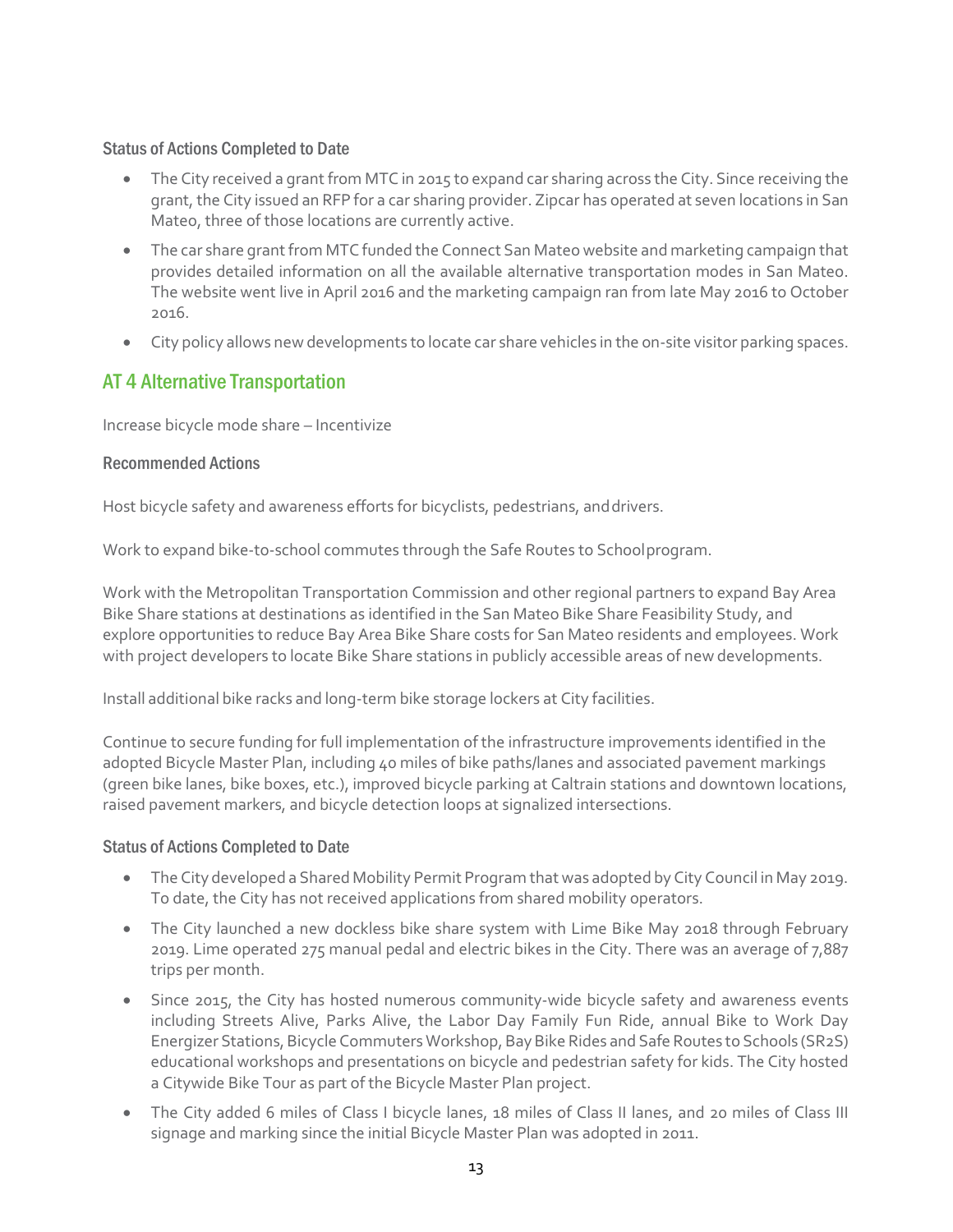- The City received TDA Article 3 grant funding to update the Citywide Bicycle Master Plan. Since the update began in summer 2018, the City has collected input from community members, City staff, and several advisory groups through outreach events, meetings, and an online interactive map. Four rounds of community engagement were held which included a Kick-off Open House, a Citywide Community Bike Tour, and six Pop-up Outreach events where over 250 people participated. The updated Bicycle Master Plan was adopted in April 2020.
- The City received Measure A grant funding for a bike boulevard on 28th Avenue. Community feedback on the initial and conceptual design was gathered through outreach meetings and an online survey on the City's website. The City is in the process of finalizing the design, which consists of traffic calming and bicycle/pedestrian facility enhancements.
- The City received \$2.5 million in grant funding in June 2015 from the Caltrans Active Transportation Program (ATP) for Safe Routes to Schools Program (SR2S) to make physical improvements to improve pedestrian and bicycle access to local schools. The infrastructure portion was completed in February 2018 and included curb extensions/bulb-outs, median refuge islands, and rectangular rapid flashing beacon all throughout San Mateo and within 0.5 mile radius of 12 schools.
- The City installed 53 u-racks and 4 decorative bicycle racks including bike racks at the Downtown, Hillsdale, and Hayward Park Caltrain Stations, and in the 25th Avenue Commercial districts. In 2017, the City conducted an inventory of existing bicycle parking and identified areas for additional bicycle parking to be installed in 2018. This includes new bike parking at many recreation facilities and in downtown locations. In 2020, the City installed 22 u-racks and 49 decorative bike racks for recreation facilities and in downtown locations.
- The City allocated funding for a pilot installation of self-service bicycle repair stations. The City installed five repair stations at key locations recommended by City staff and the community through an online community survey. Each station is currently undergoing an assessment to determine if relocation is necessary.

# AT 5 Alternative Transportation

Increase pedestrian mode share – Require

#### Recommended Actions

Improve pedestrian safety through education and outreachefforts.

Support efforts to walk to school through the Safe Routes to Schoolprogram.

Provide development incentives for new buildings that promote a pedestrian-friendly streetscape through minimal setbacks, ground-floor activity, etc., consistent with the San Mateo Urban Design Element and urban design guidelines.

Secure funding for and fully implement the infrastructure improvements identified in the adopted Pedestrian Master Plan, including green and complete streets, additional sidewalks as needed, lighting and curb improvements, parklets, intersection and crossing improvements, etc.

# Status of Actions Completed to Date

• The City received \$2.5 million in grant funding in June 2015 from the Caltrans Active Transportation Program (ATP) for Safe Routes to Schools Program (SR2S) to make physical improvements to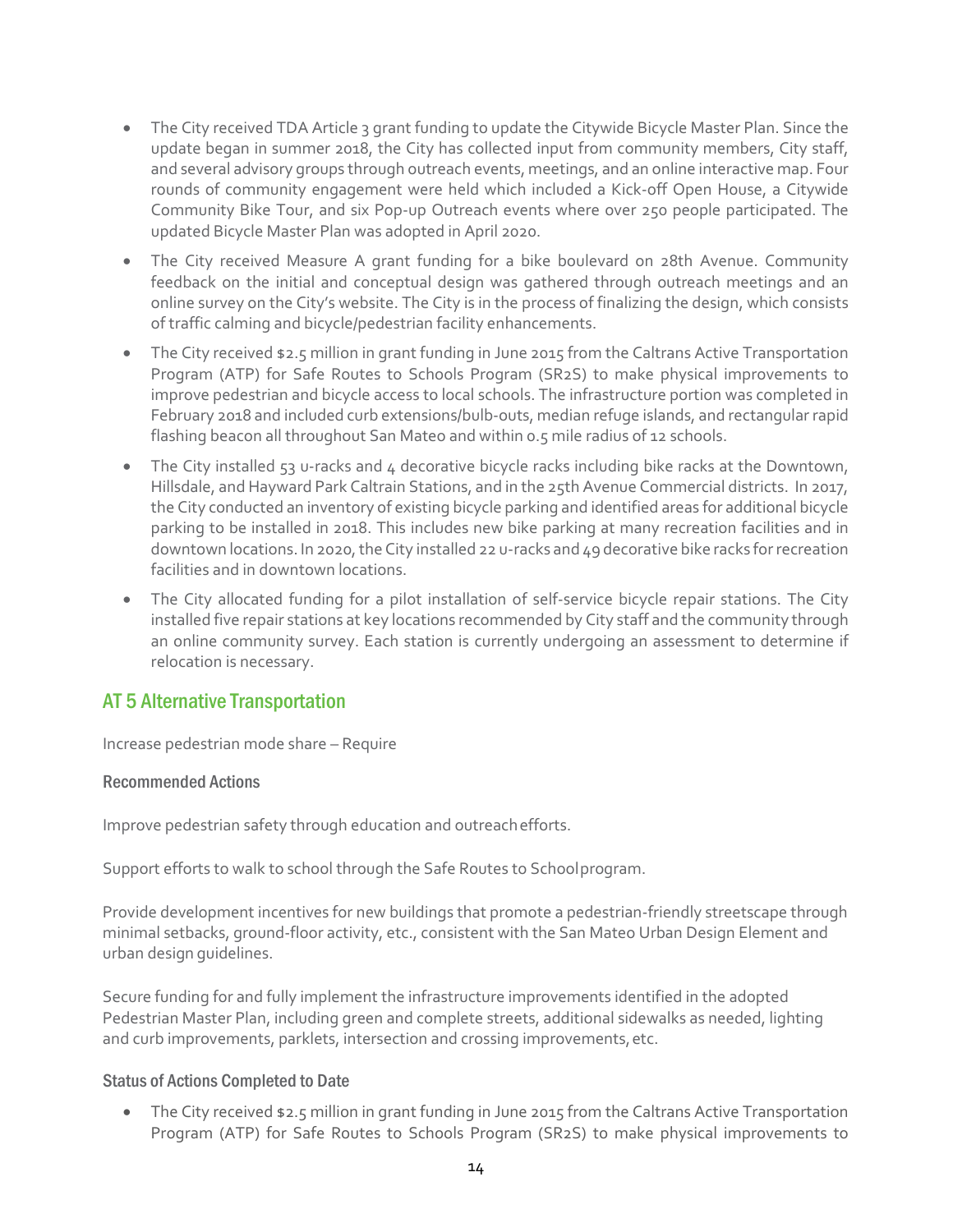improve pedestrian and bicycle access to local schools. The infrastructure portion was completed in February 2018 and included pedestrian ramps, crosswalks, curb extensions/bulb-outs, median refuge islands, and rectangular rapid flashing beacon all throughout San Mateo and within 0.5 mile radius of 12 schools.

- The City is currently in the construction phase of the North B Street Improvement Project. It includes mid-block crossings on North B Street between Tilton Avenue and Baldwin Avenue to improve pedestrian safety and access.
- The City completed the installation of lead pedestrian interval timing at 25 intersections in Downtown San Mateo.
- The City completed the North Central Pedestrian Improvement Project for improved pedestrian crosswalks and enhanced pedestrian scale streetlighting.
- The City has installed 74 new curb ramps since 2014 in various locations across the City.
- The City allocated funding to implement "Complete Streets" improvements to enhance pedestrian and bicycle safety on North San Mateo Drive. The design consists of new lighting, curb extensions at key pedestrian crossings, enhanced striping and signage, and new pedestrian countdown signal infrastructure.
- The City received TDA Article 3 grant funding to evaluate deficiencies in pedestrian access to the City's major transit stations and high quality transit stops. The study will recommend improvements within a radius of one-half mile from each location to create safe and comfortable walking routes for all ages and abilities.

# SW 1 Solid Waste

Increase participation in composting program – Require

#### Recommended Actions

Provide educational outreach materials to multi-family residents about urging HOA/property managers to support composting programs.

Work with Recology San Mateo County to include information about adding composting services in monthly garbage and recycling bills to existing BizSMARTcustomers.

Work with food service facilities to understand barriers to utilizing existing composting programs. Use this clearer perception of roadblocks to mitigate concerns and target incentives more specifically at high foodwaste facilities.

Work with multi-family and commercial property owners to minimize any potential health or cleanliness impacts associated with compost collection bins.

Explore alternative off-site collection methods to capture compostable materials from multi-family units.

Provide a diversion discount to participating commercial and multi-family users to incentivize properly and fully utilize compost services.

Mandate that all commercial properties over 10,000 square feet and multi-family buildings of at least four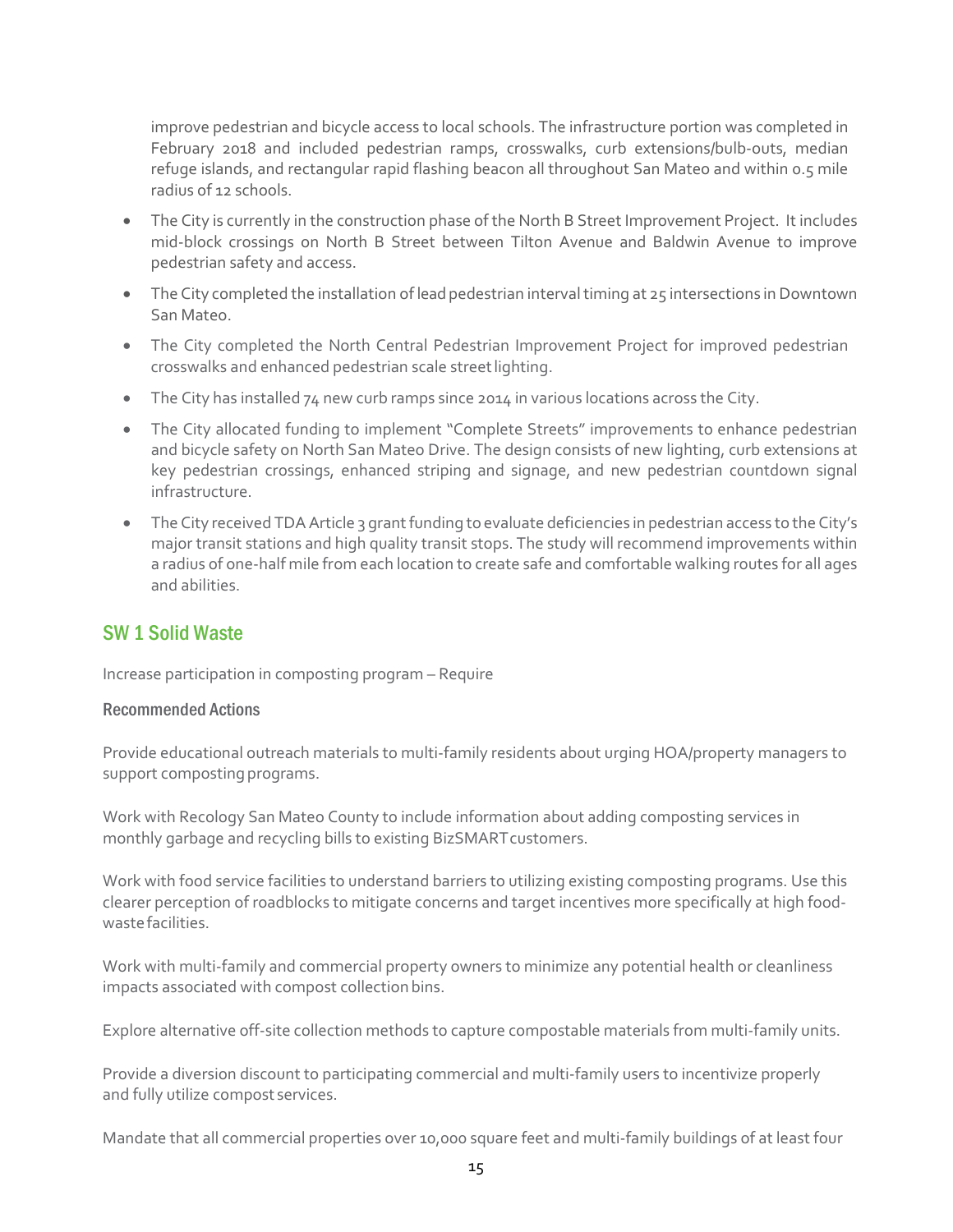units with sufficient space to store and access a composting bin participate in curbside or offsite composting by 2020.

Require that all commercial properties over 10,000 square feet and multi-family buildings of at least four units have an area of sufficient space to store and allow access to a compost bin at time of construction or additions/alterations, as defined in San Mateo Municipal Code Section 23.06.012.

### Status of Actions Completed to Date

- City staff, in partnership with CalRecycle and Recology, are currently implementing a program to contact all commercial customers regarding AB 1826, which requires over a three year phased plan for the commercial sector to have an organic collection program and implement a program if one does not exist. All commercial customers received mailed notification including education regarding AB 1826, the benefits of establishing an organic collection program and the bill's requirements and will receive updated information on an annual basis.
- The City requires all new developments to have sufficient space to store and access a composting bin on-site.
- The City along with South Bayside Waste Management Authority (SBWMA), our solid waste JPA, is in final stages of installing an organic extrusion system for an Organic to Energy Pilot Program (O2E). The O2E pilot will turn organic waste still in the garbage brought into the SBWMA owned Shoreway Environmental Center's transfer station into a slurry for biodigestion. The slurry will be trucked to nearby Silicon Valley Clean Water and anaerobically digested into methane for renewal natural gas or electricity production. The O2E pilot will process approximately 50 tons of source separated organics and 25 tons of garbage daily. Assuming positive results from the pilot, the O2E program will be scaled up. The projected benefits of the expanded program are a decrease in organic debris and garbage going to landfill; extending the life of our current landfill; and an increase production of green electricity and renewable natural gas from 800 tons or more of trash a day. The O2E Program will help enhance diversion at multifamily dwellings or buildings with space restraints restricting the options for composting.
- Additionally, advance automated recycling sorting equipment is being installed with new system processes at the Shoreway Environmental Center. The process will improve sorted material recovery and quality enhancing the value of the recyclables in a very limited and competitive marketplace.

# WW 1 Water and Wastewater

Water efficiency retrofits for existing buildings – Incentivize

#### Recommended Actions

Provide educational materials at outreach events that include personal actions and technical solutions for minimizing indoor wateruse.

Visit local schools and community centers to give presentations aboutconservation.

Partner with the Bay Area Water Supply & Conservation Agency (BAWSCA) for efficiency rebate programs on high efficiency toilets, washing machines, and other water-conserving appliances.

Work with Cal Water to offer low-cost or free water audits to businesses and homeowners. Provide a list of recommended water-efficient appliances and fixtures that could remedy problem areas found in the audit.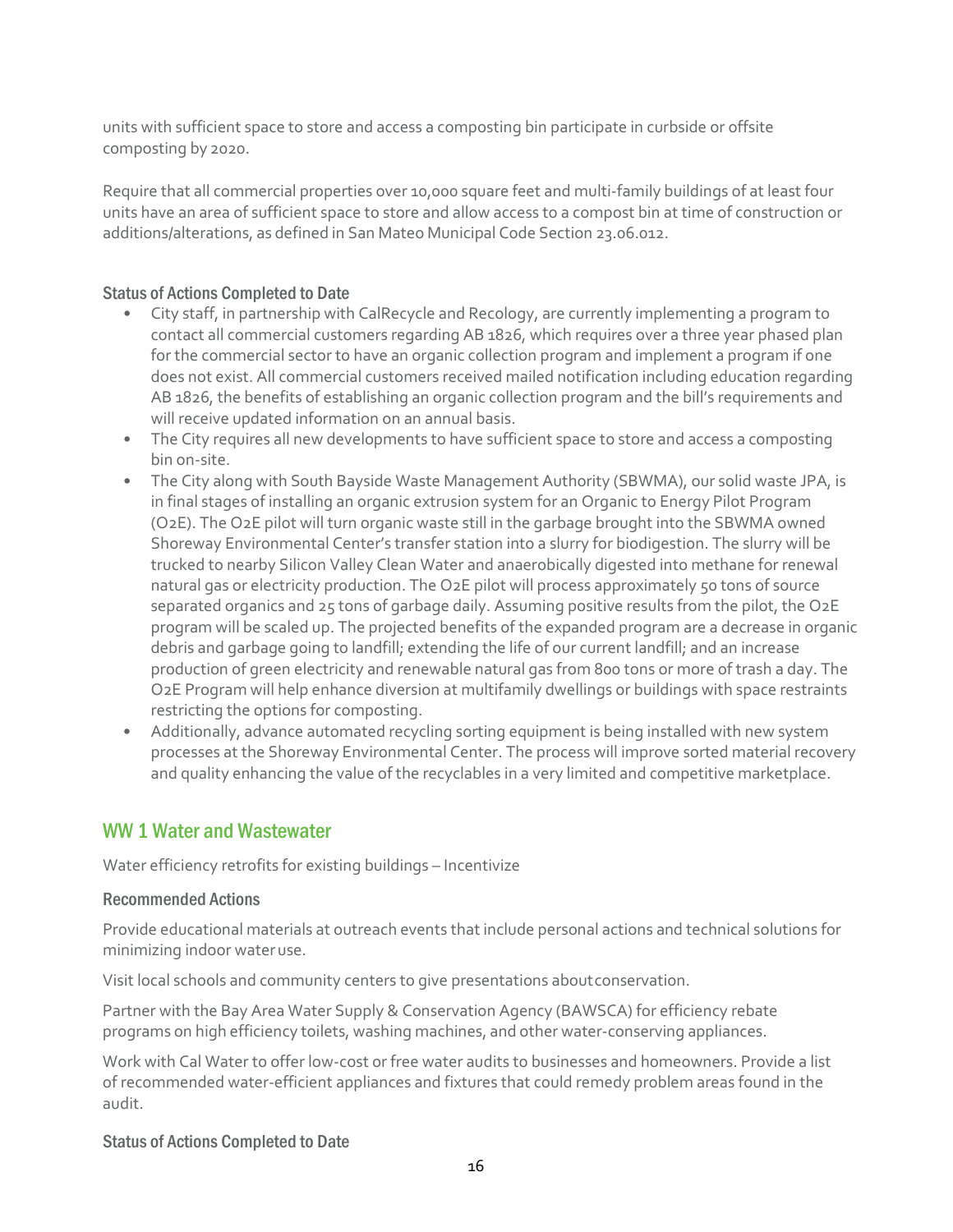- The City website contains detailed information about the available rebates for water efficiency improvements offered by Cal Water for both commercial and residential properties. Cal Water has done a number of direct mailings to also provide this information within the City of San Mateo. In addition, the City has promoted the availability of these resources through the City e-newsletter.
- In November 2016, City Council approved a local amendment to the 2016 California Green Building Code to require mandatory laundry-to-landscape diverter valves to be installed on all new single family homes
- The City is partnering with BAWSCA to provide an additional rebate of \$50 per rain barrel installation to match the existing rebate of \$50. This program was implemented in Fall 2017 and a total of 44 rebates have been processed.

# WW 2 Water and Wastewater

Water-efficient landscaping – Require

### Recommended Actions

Provide educational materials to the community about drought-tolerant landscaping. Promote aesthetic and low-maintenance co-benefits of native, water-efficient plants.

Continue to host and increase frequency of City-offered water-efficient landscaping classes.

Adopt the Sustainability Commission's revisions to the Landscape Water Efficiency Ordinance, or formally adopt the BAWSCA ordinance.

Partner with local nurseries to subsidize drought-tolerant and/or native plants.

Partner with Cal Water and/or BAWSCA to host a trade-in program for inefficient sprinklers for more efficient drip irrigation systems.

Retrofit City-owned landscapes to increase the amount of drought-resistant and/or native plant landscaping.

- The City adopted the latest State Water Efficient Landscape regulations in February2016.
- Green Teen Program and Park staff re-landscaped a portion of Mariners Island Park with drought tolerant plants and drip irrigation during Summer 2018. Teens were an integral part of the relandscaping from start to finish. They made each of the drip irrigation rings that circle each plant, which was a major undertaking.
- Updated landscaping at Hayward Square Park is drought tolerant and uses drip irrigation.
- The City replaced all the landscaping at City Hall with new drought tolerant landscaping and plans to promote it as a demonstration project for the City. Renovation was also completed at Laurie Meadow playground and the Poplar Creek clubhouse with drought tolerant plants and water saving irrigation.
- The City installed an artificial turf playing field in Los Prados Park which reduces water use by 7 million gallons per year. The City also installed synthetic turf at King Park to reduce water consumption.
- The City revised the Park Division Irrigation Standards in early 2018 that is used on all City landscaping projects to reduce the amount of water use.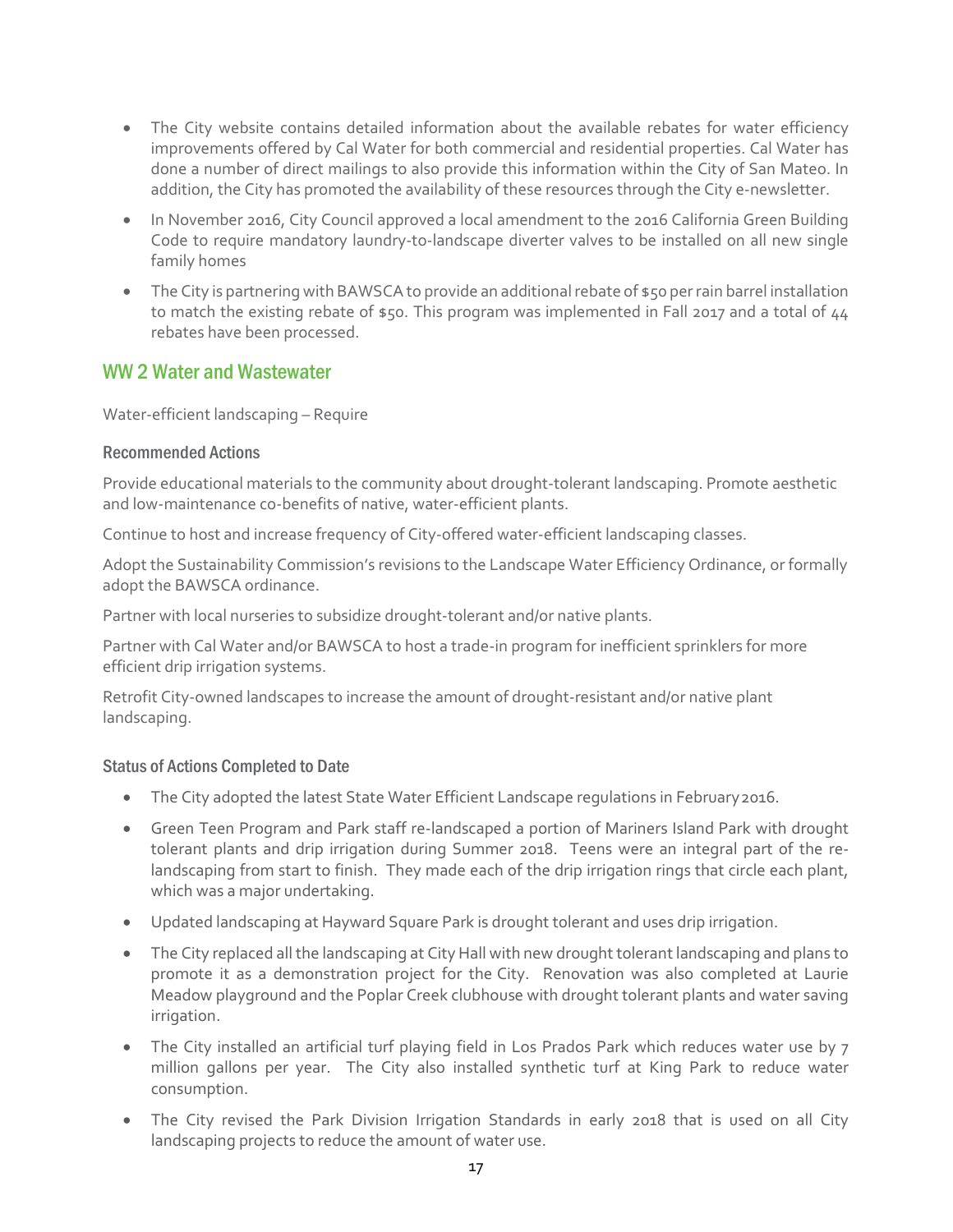- The City hosted 5 classes for residents on drought-tolerant landscaping, featuring information on available rebates. These include five annual Water Wise Seminars for professional landscapers and regional city staff that provided information on the latest regulations and rebatesavailable and four home greywater installation workshops to provide methods for reusing indoor water for outdoor landscaping.
- The City posts updated information about the current drought regulations and available rebate programs on our website.

# WW 3 Water and Wastewater

Develop new sources of nonpotable water – Incentivize

### Recommended Actions

Provide outreach materials for community members about greywater, including potential uses, safety considerations, and relationship to drought protection.

Partner with Cal Water or BAWSCA to host rain barrel demonstrations for homeowners.

Explore partnering with another community or water provider to create a multi-jurisdictional wastewater production and distribution system.

Pursue funding to construct recycled water production and/or distribution system.

Create a rain barrel rebate program for City residents who want to add rainwater capture systems on their properties for non-potable use.

Offer expedited and/or reduced cost permits to new developments and major renovations of existing developments that include greywater systems or pipes for recycled water.

# Status of Actions Completed to Date

• The Clean Water Program at the Wastewater Treatment Plant will create a source of recycled water within the next 10 years. The program is currently investigating partnerships for end-users and for the distribution of theresource.

# OR 1 Off-Road Equipment

Alternative fuel lawn and garden equipment – Encourage

#### Recommended Actions

When purchasing new City-owned landscaping equipment, buy hybrid and alternative fuel models as feasible.

Conduct education campaigns and outreach events to property owners and landscaping companies about the availability of hybrid and alternative fuel landscaping equipment, and available incentives such as the BAAQMD Lawn Mower Exchange.

#### Status of Actions Completed to Date

• Parks and Recreation maintenance staff are conducting a pilot to evaluate the efficiency and